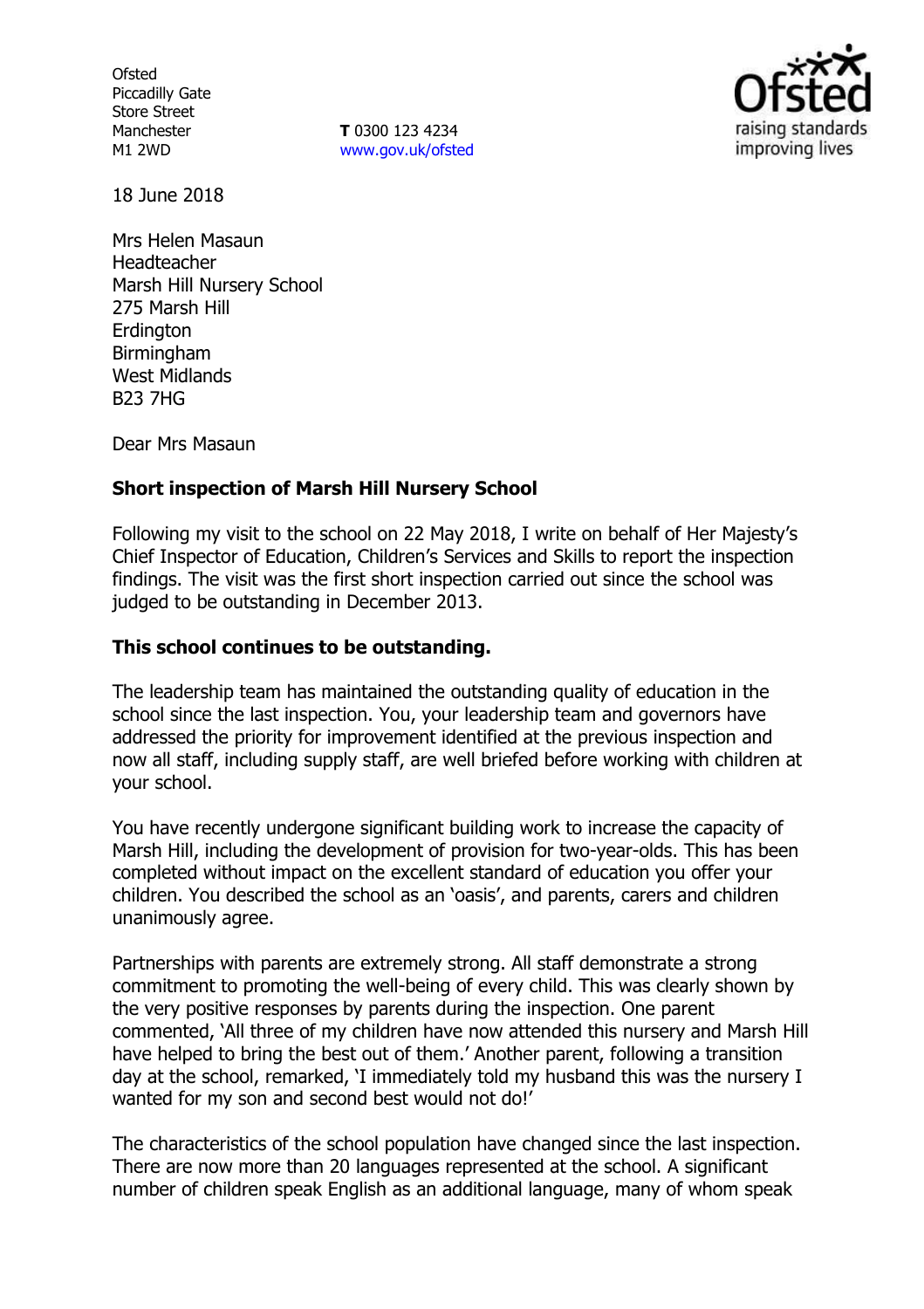

little or no English when they join the school. You have arranged regular language support for these children. Staff are adept at encouraging early language development. For example, in the water play area, staff gently encouraged children to explore the activities on offer. Through adults' well-focused support, children talked about what they wanted to do and as a result were more considerate of others as they took turns using the equipment.

The proportion of children who have special educational needs (SEN) and/or disabilities has also increased. The new SEN coordinator is highly knowledgeable and effective in ensuring that children get the best start to their education. Good links with external professionals and support agencies, as well as working closely with parents, are helping these children to make the best progress they can. Staff are skilled in assessing children's different needs and abilities. They quickly identify children experiencing difficulties and provide appropriate, focused support.

You have established an impressive programme for staff development. All staff at Marsh Hill are given opportunities to enhance their knowledge and skills. Many have taken this opportunity and have gone on to complete degrees in early childhood education and have achieved their qualified teacher status. As a result, staff are highly skilled and adapt quickly to the needs of children.

### **Safeguarding is effective.**

The leadership team has ensured that all safeguarding arrangements are fit for purpose. Safeguarding is a high priority within the school. Leaders and staff place significant importance on making sure that the nursery is a safe environment. Risk assessments are in place for activities where children might hurt themselves. However, there is still suitable challenge for the children. In the outdoor areas, where they can run, climb, slide and ride, they learn how to manage risks. Off-site visits are planned thoroughly so that potential risks to children's safety are assessed and minimised.

Staff and governors have completed all statutory training and meet together regularly to discuss and share information about the children. Leaders follow up on any concerns rigorously. The school works exceptionally well with other professionals to meet the needs of all children, particularly the most vulnerable, and ensures that parents are involved in the process.

The school is a UNICEF Rights Respecting School, and this helps to develop children's understanding of their diverse community. The school uses NSPCC materials to talk to children and parents about staying safe.

Governors take their safeguarding responsibilities very seriously. The governor assigned to oversee safeguarding makes regular visits to examine the school's work in this area. Leaders responsible for safeguarding work closely with external agencies to ensure that children who are of concern receive the support they need.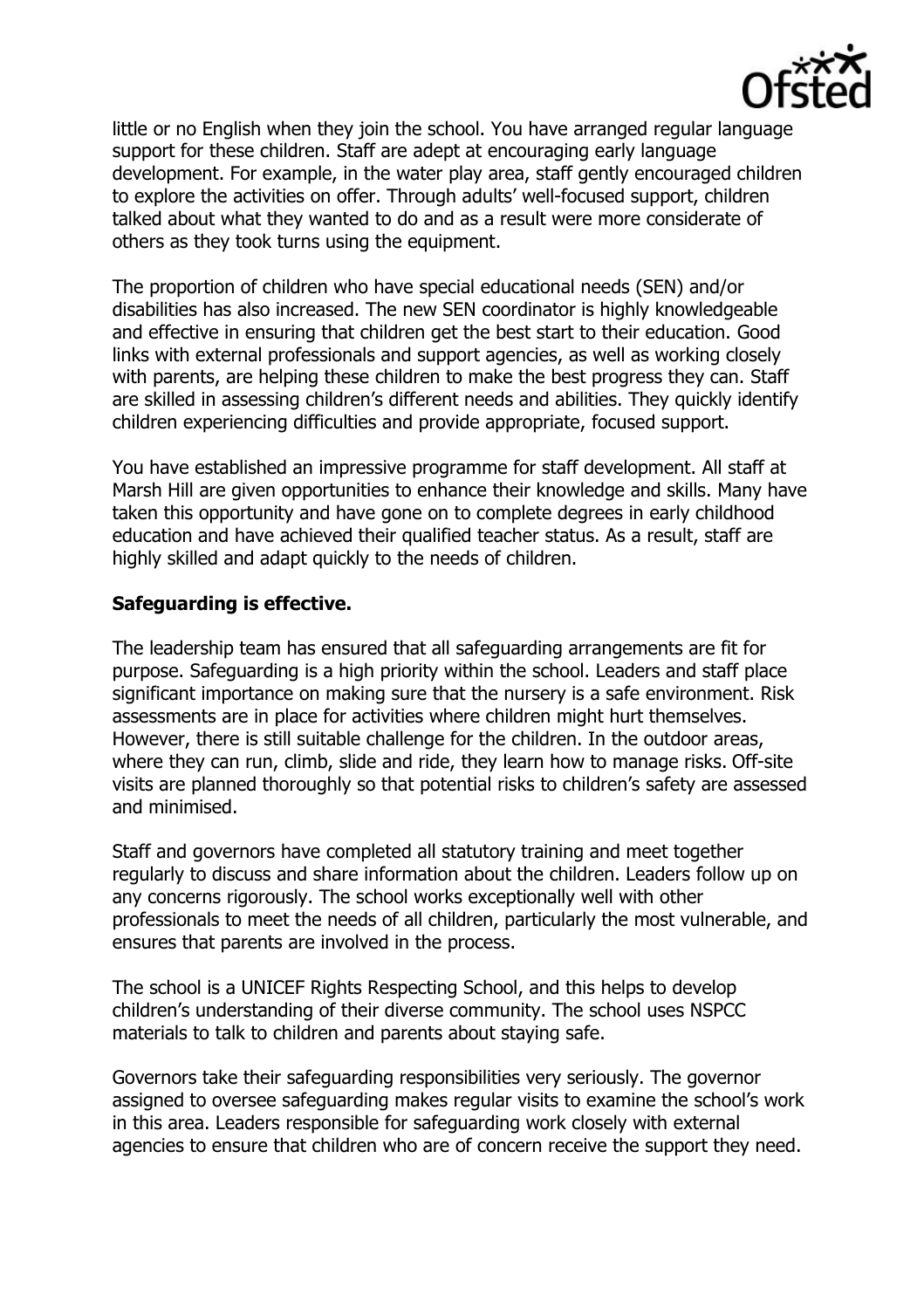

# **Inspection findings**

- Children make rapid progress in all areas of their learning from starting points that are lower than typical for their age. They make particularly fast progress in developing their language, their physical skills and in their personal, social and emotional development. This is because you recognised these as areas of focus unique to this cohort of children. As a result, by the end of their time in nursery, most children reach the standards that are typical for their age. The school is very successful at ensuring that all the different groups of children it caters for achieve equally well. As a result, children are well prepared for the next stage of education.
- Disadvantaged children make the same excellent progress as their peers and achieve very well, routinely catching up quickly from lower starting points. You and your staff are acutely aware of children who are eligible for the pupil premium grant. These children are carefully monitored throughout the day to ensure that they are being challenged appropriately. You are quick to adapt teaching to meet an ever-changing cohort. However, sometimes this success is not clearly reflected in your evaluations and development plans.
- Governors are passionate about the school and the community it serves. They provide a good level of support and challenge. Governors have been instrumental in ensuring the growth and sustainability of the nursery school within the local area. They have carefully considered constraints on the school budget and planned cutbacks where necessary, in parallel with consulting and pursuing ideas to generate additional funding. Governors regularly reflect on their knowledge and skills and tailor training to ensure that they continue to contribute fully to the strategic direction of the school.
- Children's learning journals are thoughtfully added to by staff. They clearly illustrate the wide range of exciting learning experiences that the children enjoy and show evidence of children's strong progress. Practitioners ensure that targets and measures of success within plans are well thought out and regularly reviewed. They use what they know about what children can do to take children's learning forward at pace.
- You have forged excellent partnerships with other local nursery schools across Birmingham. This collaboration of nurseries has been effective in sharpening the moderation of children's learning goals and supporting the development of outstanding practice. You have also developed strong relationships with a number of local primary schools. This has helped the arrangements you make when children are ready to move to primary school to be highly effective.
- You plan a wide range of opportunities to extend the curriculum you offer the children of Marsh Hill. For example, during the inspection children experienced an interactive theatre performance based on 'The Little Red Hen'. Through this they developed skills of listening, speaking and taking turns. A group outdoors went on a bug hunt. The adult leading the activity used questioning very effectively to enhance the learning experience and develop communication and language. However, we agreed that across the setting more opportunities could be considered to encourage children's development of the early problem-solving skills of trial and improvement.